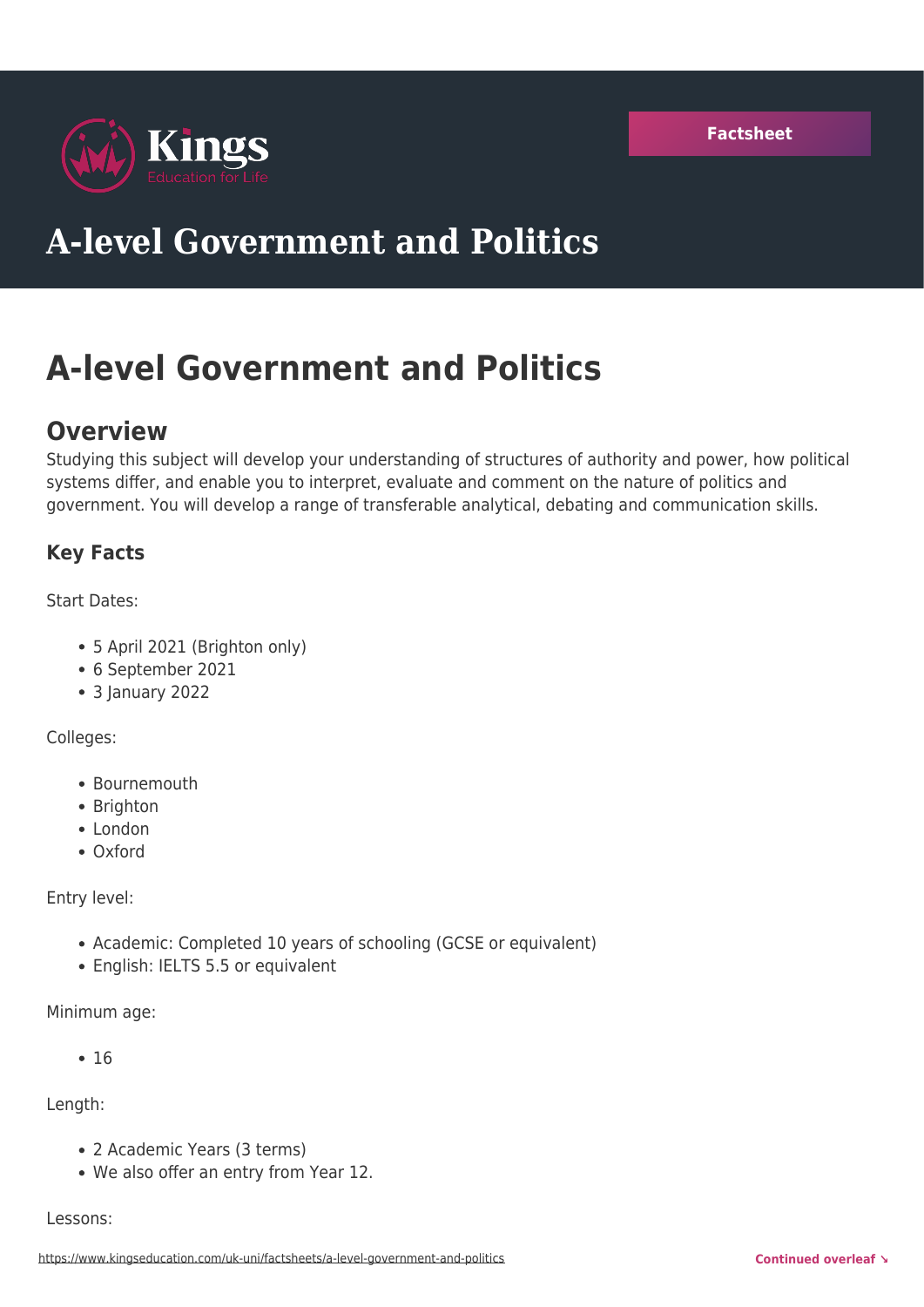Average 7 hours per week for each A-level subject (plus homework and private study)

Class size:

 $-4-10$ 

# **Learning outcomes**

- Gain UK national university entrance qualification
- Raise English to university level
- Develop study skills required at degree level
- Develop specialist subject expertise

# **Course content and structure**

The following syllabus outline is based on Edexcel exam board content. Please note that exam boards may vary from college to college.

# **Year 1**

Democracy in the context of the UK

- Direct democracy and representative democracy
- Participation

#### A wider franchise

- History of UK franchise extension
- Barriers to the franchise

#### Group Politics

- Pressure groups
- Other organisations and groups: think tanks, lobbyists and corporations

#### Rights in context

• Historical development of rights in the UK

Political parties

- Introduction to UK political parties
- Political party funding
- Established political parties: The Conservative Party, The Labour Party,The Liberal Democrats
- Emerging and minor UK political parties
- The current UK party system a multi-party

#### Electoral systems

- Elections and democracy
- First Past the Post Voting system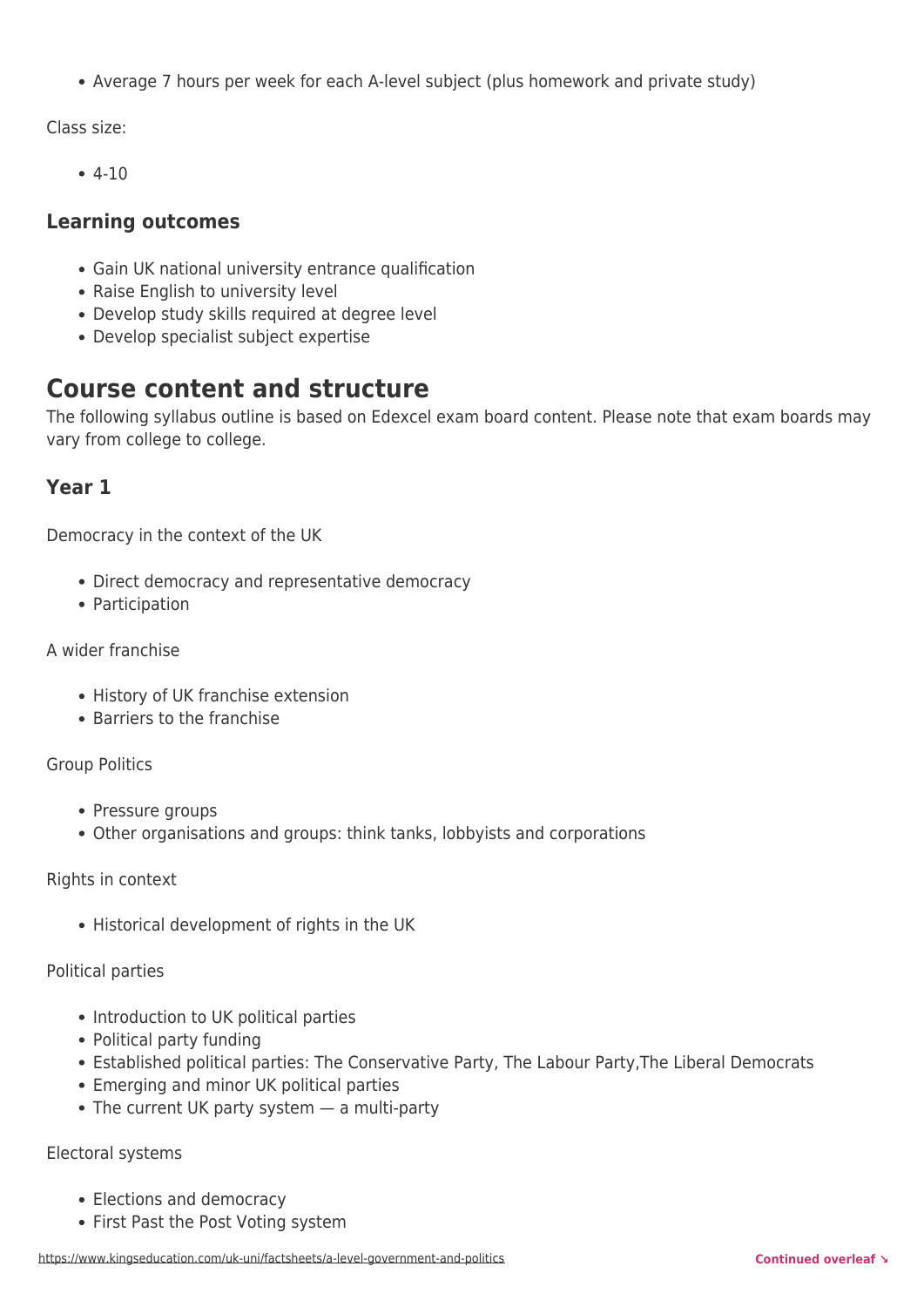- Other electoral systems used in the UK
- Referendums in the UK

Voting behaviour and the role of the media in politics

- How the UK votes by region, class, gender
- The role of the media

UK Government: The Constitution

- Nature and history of the UK Constitution
- Constitutional change since 1997 the Labour Party
- Constitutional change since 1997
- Conservative Party 2010 7
- Devolution in England
- Devolution in Scotland, Wales and Northern Ireland
- Debates on further constitutional reform

#### Parliament

- The structure and role of the Commons and the Lords
- Functions of Parliament
- Powers of the Commons and Lords
- **Effectiveness of Parliament**

The PM and the Executive Branch

- The structure, role, and powers of the executive
- The concept of ministerial responsibility
- The PM and the Cabinet
- The Supreme Court

#### The EU

- The aims, role and impact of the European Union (EU) on UK government
- The location of sovereignty in the UK political system
- Core Political Ideas: Liberalism, Conservatism, Nationalism, Socialism

# **Year 2**

The US Constitution

- The nature of the US Constitution
- The principles of the US Constitution

#### US federalism

- The main characteristics of federalism
- Interpretations and debates around the US Constitution and federalism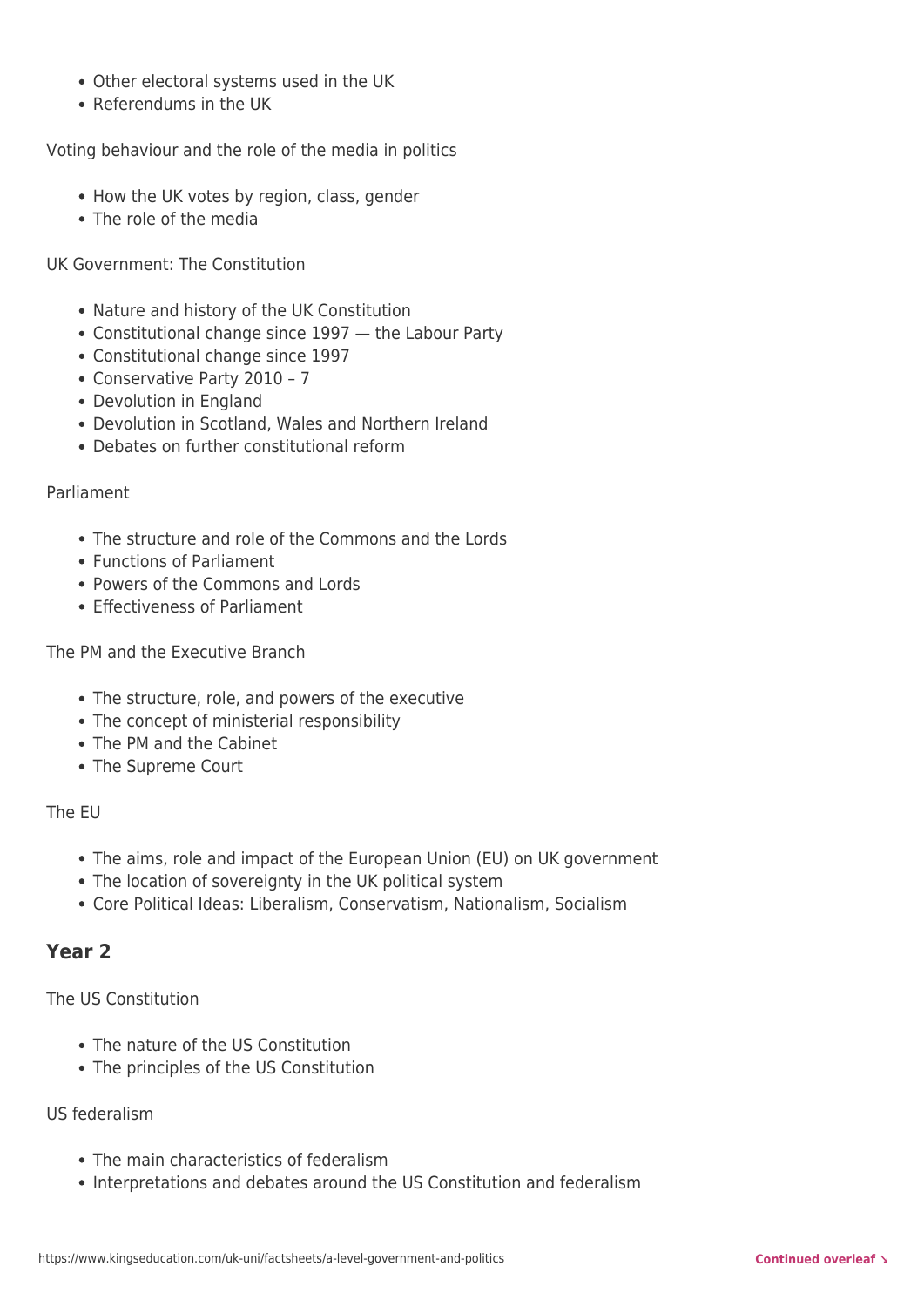Democracy and participation: electoral systems

- Presidential elections
- The main processes to elect a US president
- The importance of incumbency on a president seeking a second term
- Interpretations and debates of US democracy
- Campaign finance
- The key ideas and principles of the Democratic and Republican parties
- The distribution of power and changing significance of the parties
- Coalition of supporters for each party
- Interest groups in the USA

US presidency

- Formal sources of presidential power as outlined in the US Constitution
- Informal sources of presidential power and their use
- Interpretations of the US presidency

US Supreme Court and civil rights

- The nature and role of the Supreme Court
- The appointment process
- The Supreme Court and public policy
- The protection of civil liberties and rights
- Race and rights in contemporary US politics

#### US Congress

- The structure of Congress
- The distribution of powers within Congress
- The functions of Congress

# **Typical A-level subject combinations with Government and Politics**

- Government and Politics, Geography and Maths
- Government and Politics, Geography and History
- Government and Politics, Economics and Maths

# **Sample enrichment activities**

- Houses of Parliament trip
- Current Affairs and News Club
- History film Club
- Trinity Arts awards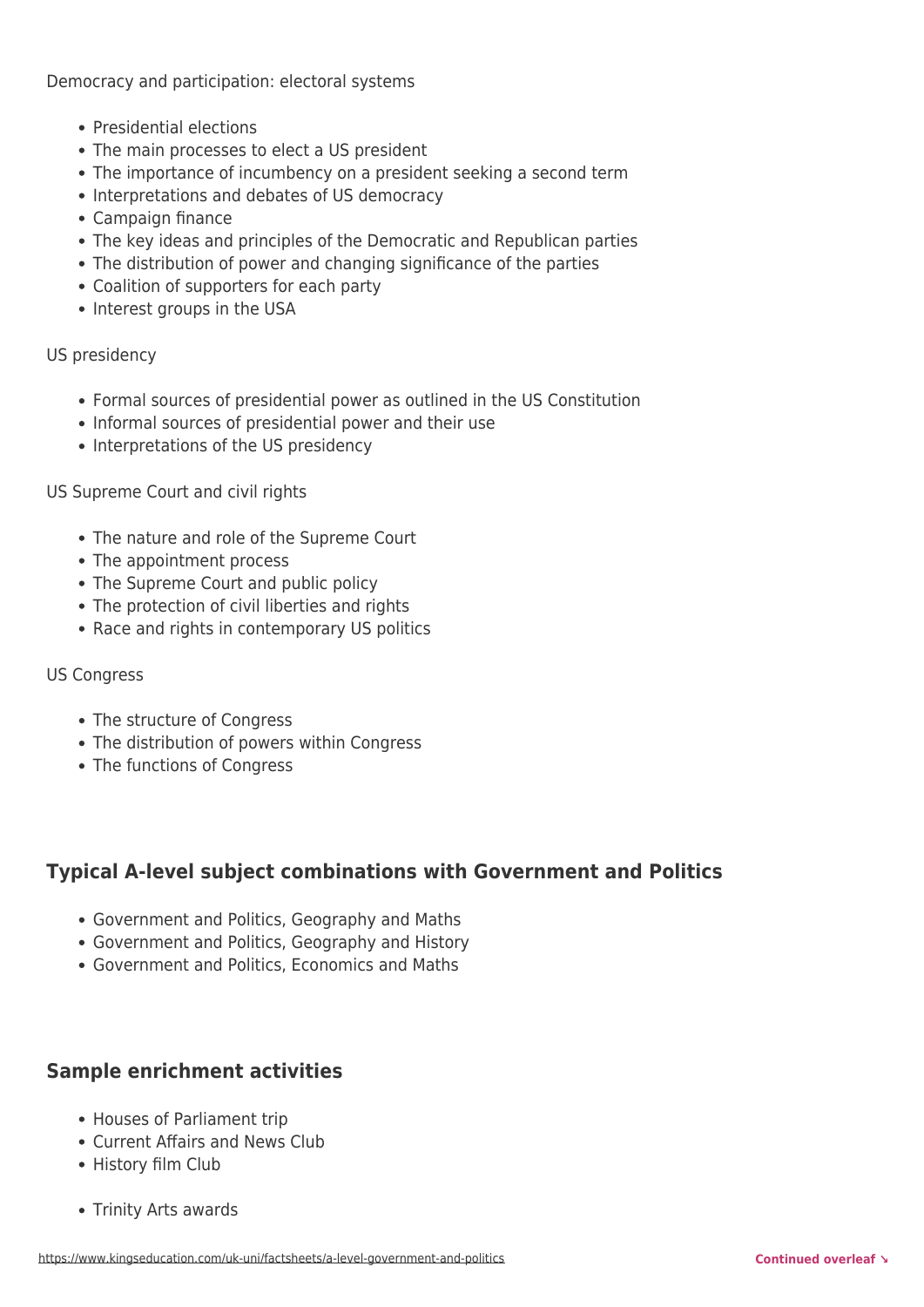• Debating Society

# **Sample academic calendar (2021-2022)**

# **Year 1**

#### September

- 6th: term starts
- Student induction

# **October**

- 28th 22nd: half term
- Progress tests

#### November

University fairs and talks

#### December

- 10th: term ends
- End of term exams

# January

• 3rd: term starts

# February

- 10th 11st: half term
- Progress tests
- University fairs

# March

- End of term exams
- 18th: term ends

# April

4th: term starts

# May

• Progress tests

June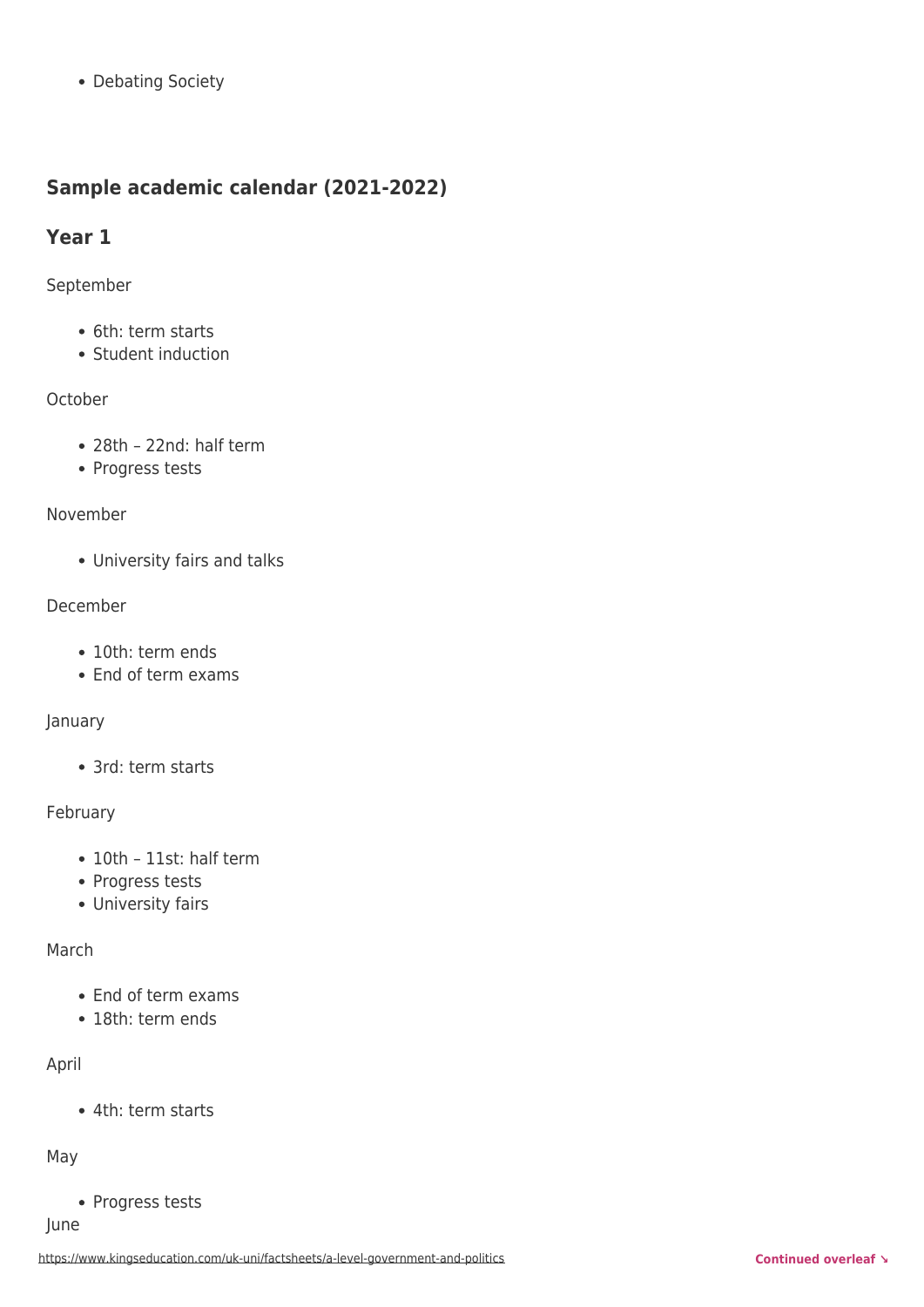- $\bullet$  Exams
- 10th: term ends

# **Year 2**

#### September

5th Sept: term starts

#### October

- 17th 21st: half term
- 15th October: UCAS deadline (Medicine)
- Progress tests

# November

University fairs and talks

#### December

- 9th: term ends
- End of term exams

#### January

- 2nd: term starts
- 15th January: UCAS deadline (other subjects)

#### February

- 9th 10th: half term
- Progress tests

# March

- 17th: term ends
- Mock exams

# April

- 3rd: term starts
- Progress tests

# May

• Final exams

#### June